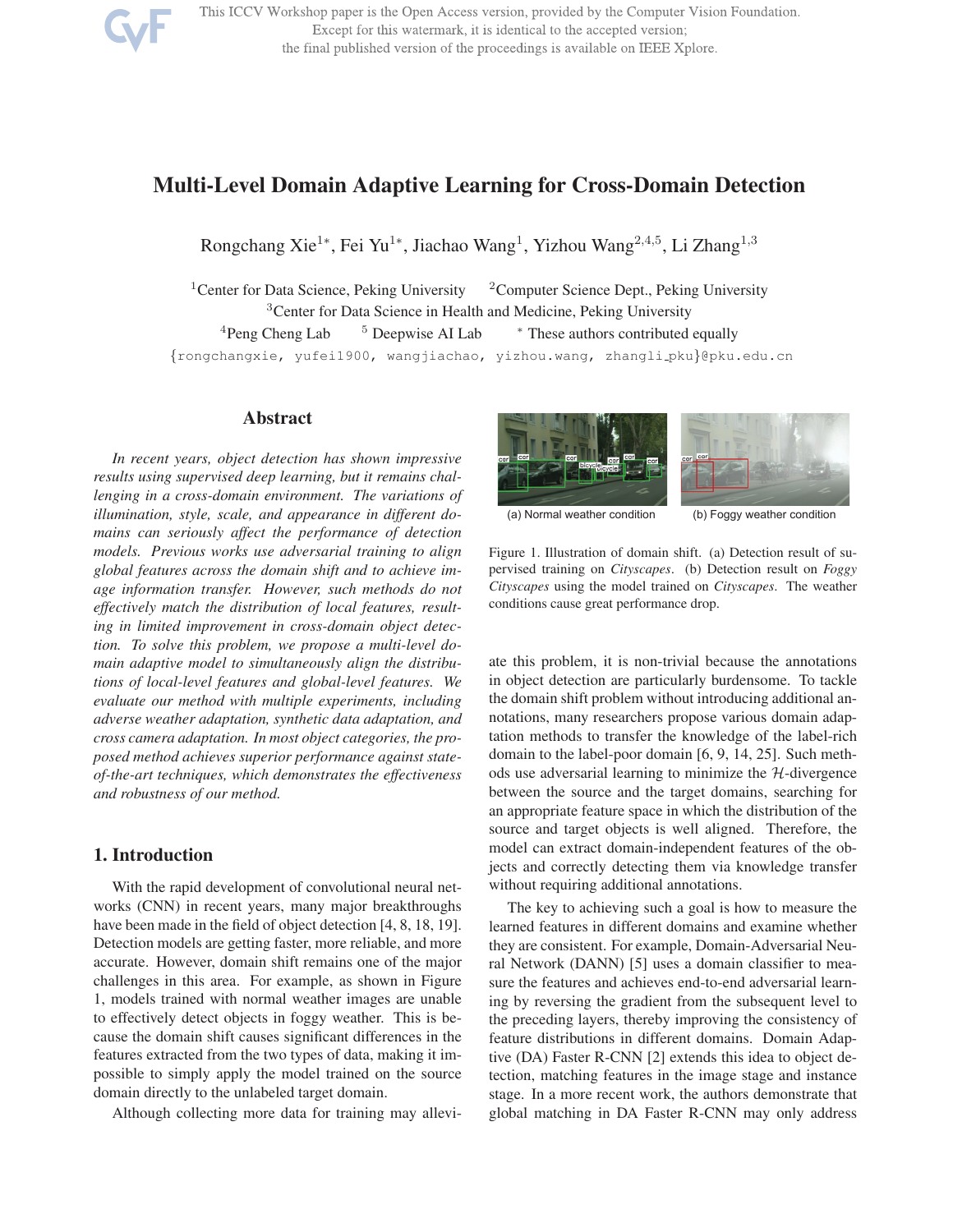small domain shifts, but the detection accuracy related to large domain shifts may decrease [21]. Therefore, they propose a Strong-Weak DA Faster R-CNN that combines weak global alignment with strong local alignment.

In this work, we expect to optimize the original DA Faster R-CNN model to achieve more accurate crossdomain object detection without using additional annotations. One of the main problems with existing methods is that light-weighted domain classifiers cannot form effective adversarial learning with complex Faster R-CNNs. That is, Faster R-CNN can easily deceive the domain classifier, so that the feature alignment is highly possible to be ineffective. Inspired by the Strong-Weak DA Faster R-CNN [21], we propose a Multi-level Domain Adaptive Faster R-CNN. Our model has two advantages: First, we use different domain classifiers to supervise the feature alignments from multiple scales; Second, more domain classifiers enhance the model's discriminating ability and optimize overall adversarial training. Experiments have shown that aligning the feature distributions of intermediate layers can also alleviate covariate shift and achieve better domain adaptation. Furthermore, our model also follows the conclusion in [21] that local alignment should be stronger than global alignment. Because during the backpropagation, the lower feature extractors in Faster R-CNN are getting the reversal gradient from all subsequent domain classifiers, which means it should maintain stronger ability of feature alignment to deceive more domain classifiers. For higher levels, the need for this ability will be appropriately weakened.

We evaluate our approach on several datasets including *Cityscapes* [3], *KITTI* [7], *SIM 10k* [12]. The qualitative and quantitative results demonstrate the effectiveness of our method for addressing the domain shift problem. Furthermore, the multiple domain classifiers are only used for model training and not for inference, which won't impact the inference efficiency.

## 2. Related Work

Domain adaptation Domain adaptation is a technique that adapts a model trained in one domain to another. Many related works try to define and minimize the distance of feature distributions between the data from different domains [5, 15, 20, 22, 26, 27, 28]. For example, deep domain confusion (DDC) model [27] explores invariant representations between different domains by minimizing the maximum mean discrepancy (MMD) of feature distributions. Long *et al*. propose to adapt all task-specific layers and explore multiple kernel variants of MMD [15]. Ganin and Lempitsky report using the adversarial learning to achieve domain adaptation and learning the distance with the discriminator [5]. Most of the mentioned works above are designed for classification or segmentation.

Huang *et al*. propose that aligning the distributions of

activations of intermediate layers can alleviate the covariate shift [10]. This idea is similar to our work partly. However, instead of using a least squares generative adversarial network(LSGAN) [17] loss to align distributions for semantic segmentation, we use multi-level image patch loss for object detection.

Domain adaptation for object detection Although domain adaptation has been studied for a long time in classification tasks, its application in object detection is still in its early stages. Chen *et al*. propose to align both image's features and instance's features to achieve cross-domain object detection [2]. Inoue *et al*. address cross-domain weakly supervised object detection using domain-transfer and pseudo labeling [11]. More recently, Kim *et al*. use domain diversification and multi-domain-invariant representation learning to address the source-biased problem [13]. Saito *et al*. propose global-weak alignment that puts less emphasis on aligning images that are globally dissimilar [21]. Zhu *et al*. focuses on mining the discriminative regions which are directly related to object detection and aligning them across different domains [29].

## 3. Method

## 3.1. Preliminaries

Our work adopts the main idea of Domain Adaptive Faster R-CNN (DA model) [2], which contains two major parts: 1. Image-Stage Adaptation; 2. Instance-Stage Adaptation.

Image-Stage Adaptation A domain classifier is used to predict the domain label for each image patch, which reduces the image-stage shift, such as image style, scale, *etc.* The loss of image-stage adaptation can be formatted as,

$$
\mathcal{L}_{img} = -\sum_{i,u,v} \left[ D_i \log p_i^{u,v} + (1 - D_i) \log \left( 1 - p_i^{u,v} \right) \right],\tag{1}
$$

where  $D_i$  denotes the domain label of the *i*-th image. And  $p_i^{u,v}$  represents the probability that the pixel at  $(u, v)$ on the final feature map belongs to the target domain. For each image patch, all corresponding activations on the feature maps will be classified. so we call this patch-based domain adaptive loss.

Instance-Stage Adaptation The instance-stage adaptation loss is defined as,

$$
\mathcal{L}_{ins} = -\sum_{i,j} \left[ D_i \log p_{i,j} + (1 - D_i) \log (1 - p_{i,j}) \right], (2)
$$

where  $p_{i,j}$  represents the probability that the j-th region proposal in the  $i$ -th image is from target domain.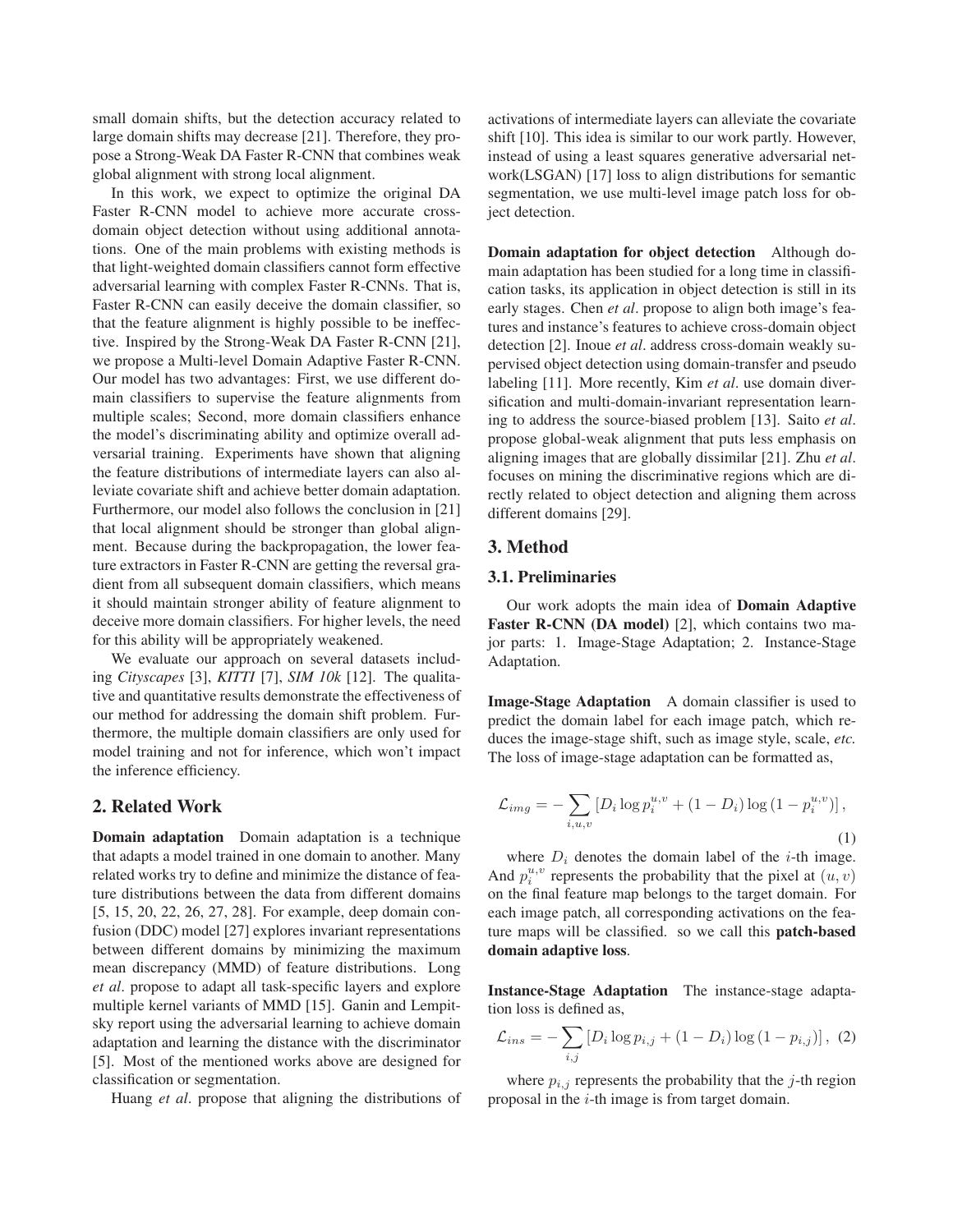

Figure 2. The Illustration of proposed network. Our method uses multi-level domain classifiers to get a better alignment of feature distributions (see the t-SNE visualization). All domain classifiers utilize GRL layers to achieve adversarial learning.

## 3.2. Proposed Multi-level DA model

The image-stage adaptation of DA model uses the feature map after the last convolutional layer to align the global feature distribution of different domains. However, such a setting has two limitations. First, the model ignores the alignment of local features, making certain domainsensitive local features weaken the generalization ability of the adaptive model. Second, single adaptation (one domain classifier) is difficult to cancel the data bias between the source domain and the target domain, because there are other non-transferable layers. [15].

Multi-level Patch-based Loss To solve the aforementioned problems and to improve the cross-domain detection, we adopt the idea of layer-wise adaptation [10, 15].

We extract the output feature maps of multiple intermediate layers in the convolutional network, and build multiple corresponding image domain classifiers to supervise the feature alignments in the intermediate layers. The multiple level loss can be written as,

$$
\mathcal{L}_{multi} = -\sum_{i,k,u,v} [D_i \log f_k(\Phi_{i,k}^{u,v}) + (1 - D_i) \log(1 - f_k(\Phi_{i,k}^{u,v}))],
$$
\n(3)

where  $\Phi_{i,k}^{u,v}$  denotes the activation located at  $(u, v)$  of the feature map of the *i*-th image after the *k*-th layers, and  $f_k$ is its corresponding domain classifier. The multi-level domain adaptive components guarantee that the distributions of intermediate features in two domains are matched and enhance the robustness of the adaptive model. It is worth noting that the number of intermediate layers used in domain adaptation can vary in different datasets. For simplicity, the weight factors of all layers are set equal.

Total Objective Function We use Faster R-CNN [19] as our detection model. The instance-stage loss and consistency loss (detailed in [2]) are also adopted in our work. The overall objective is the summation of detection loss and adaptation loss.

$$
L = L_{det} + \lambda (L_{multi} + L_{ins} + L_{cst}), \tag{4}
$$

where  $\lambda$  is a weight factor to balance detection loss and adaptation loss. The detection loss is composed of the loss of Region Proposal Network(RPN) and the loss of R-CNN. The total objective  $L$  can be optimized by the standard SGD algorithm.

As shown in Figure 2, the main network architecture of our model contains a detection part (Faster R-CNN) and an adaptation part (local DA, global DA, and instance DA). In the training phase, the detection part is trained by labeled samples from source domain and the adaptation part is trained by samples from both source and target domains. We then use GRL layers [5] to reverse the sign of gradient, which encourages base network to learn domain-insensitive features. In the inference phase, only detection part will be used to predict the bounding boxes and classes of the objects. Thus, it will not lose time efficiency.

### 4. Experiments and Results

In order to evaluate the effectiveness of our approach, we follow [2] to perform three experiments: 1) Adverse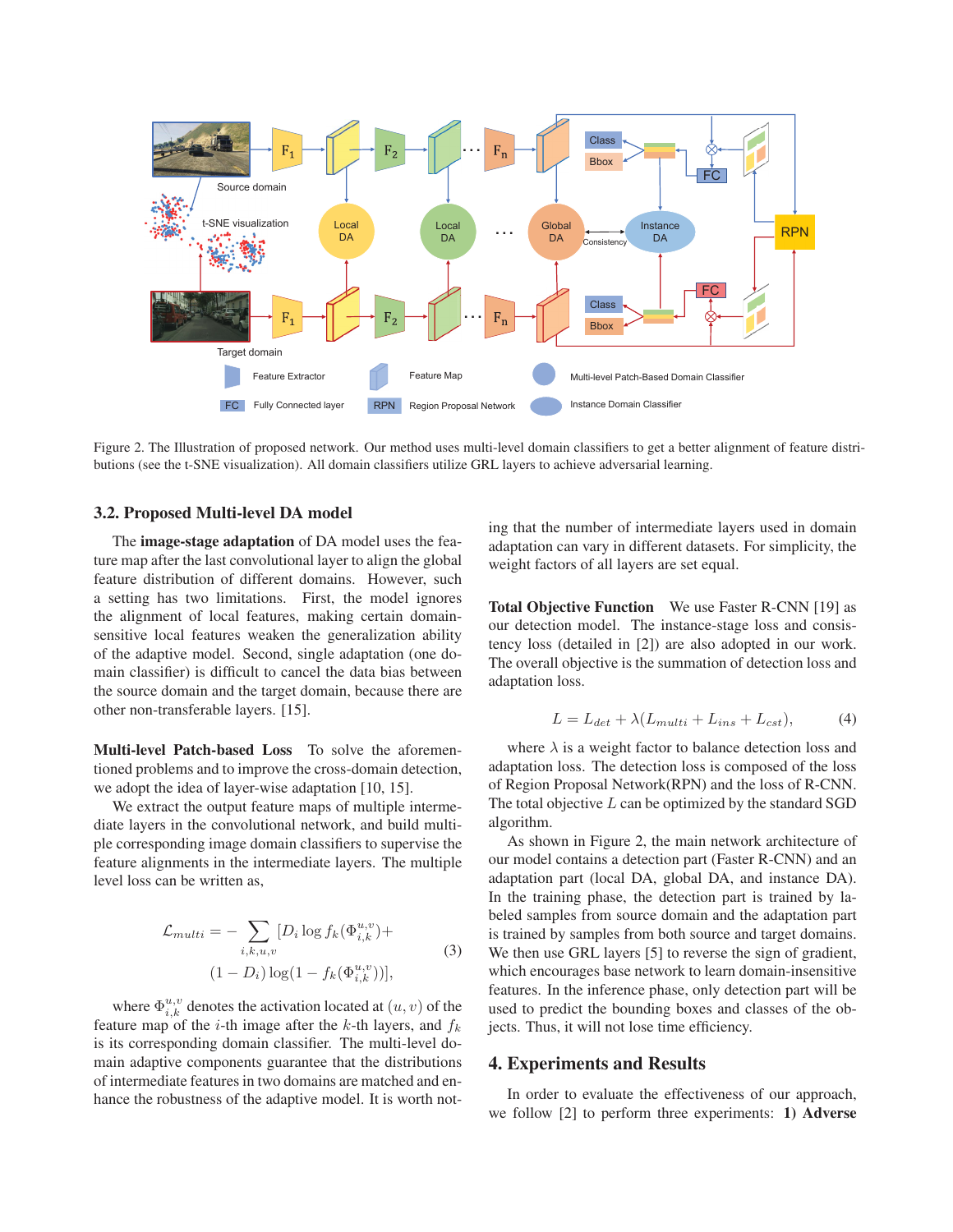

Figure 3. Visualization of image features at different levels using the t-SNE algorithm: (a) Local features from DA model (b) Local features from our Multi-level model (c) Global features from DA model (d) Global features from our Multi-level DA model. Each point represents feature of an image patch. The red is from source domain and the blue is from target domain.

Weather Adaptation. In this experiment, we aim to adapt networks from detecting objects in normal weather to that in foggy weather. 2) Synthetic Data Adaptation. In this experiment, we aim to adapt networks for the data from video games to the data from real world. 3) Cross Camera Adaptation. In this experiment, we aim to adapt networks for the photos under different camera setups. In addition, we evaluate the visualization of feature distribution to support our claim that adding multiple domain classifiers can enhance the model's overall discriminating ability and achieve more appropriate alignments.

#### 4.1. Experiment details

In all experiments, only the source training data are provided with annotations. We set the shorter side of the image to 600 pixels. The VGG-16 model [24] is pretrained on ImageNet and is used as the network backbone of our model. Because the first four convolutional layers of VGG are fixed in traning, we distribute the discriminators at equal intervals from the fifth layer to the final convolutional layer (e.g. 5th/13, 9th/13, 13th/13). The network is then finetuned for 6 epochs with a learning rate of 0.002 and for another 4 epochs with a learning rate of 0.0002. We also use weight decay and momentum, which are set as 0.0005 and 0.9. During the training process, we flip the images for data augmentation and feed two images from the different domains into the network in every iteration. To evaluate the proposed method, we report mean average precision (mAP) with a threshold of 0.5 on the last epoch. Without specific notation, we set  $\lambda = 0.1$ .

## 4.2. Adverse Weather Adaptation

In the real world, weather may change every day. It's critical that a detection model can perform consistently in different weather conditions. Therefore, we evaluate our model on *Cityscapes* and *Foggy Cityscapes* [23] datasets, which are used as source domain and target domain, respectively. The *Foggy Cityscapes* dataset is rendered from *Cityscapes* by adding fog noise, so it also has 2975 images in training set and 500 images in validation set. In this experiment, we report our results on all categories carried on the *Foggy Cityscapes* validation set.

The results are summarized in Table 1. The mAP of our method outperforms the baseline by +13.2% and exceed all the other existing models. It is worth noting that the results of our method are only -7.4% than the model supervised by target images. Among the performance of each category, our method performs as well as SC-DA(Type3) for person detection. We find the SC-DA(Type3) and MTOR model are very suited for car and train detection respectively, while the performances of other categories are greatly improved by our method.

#### 4.3. Synthetic Data Adaptation

We then show experiments about adaptation from synthetic images to real images. We utilized the *SIM 10k* dataset as the synthetic source domain. This dataset contains 10000 images and 58701 bounding boxes of cars, which are collected from the video game Grand Theft Auto (GTA). All images are used in training. As for the target domain, we used *Cityscapes* dataset. In addition, we only report the average precision of the cars on the validation set, since only the cars have annotations in *SIM 10k*.

The results are summarized in Table 2. Specifically, compared with the baseline model which was supervised only on the source domain, the proposed model achieves +8.5% performance gain using 6 domain classifiers. Compared with DA Model which doesn't use local alignment the proposed model achieves an improvement of +3.4%. This indicates the importance of local alignment. SW-DA Model also adopts local alignment, but they only achieve +0.7% performance gain, which suggests that the ability of one or two domain classifiers is limited. SC-DA(Type3) Model performs a little better than ours because their model is especially suitable for car detection as shown in the Adverse Weather Adaptation experiment. In addition, we find the performance can be further improved by increasing the number of domain classifiers from 3 to 6.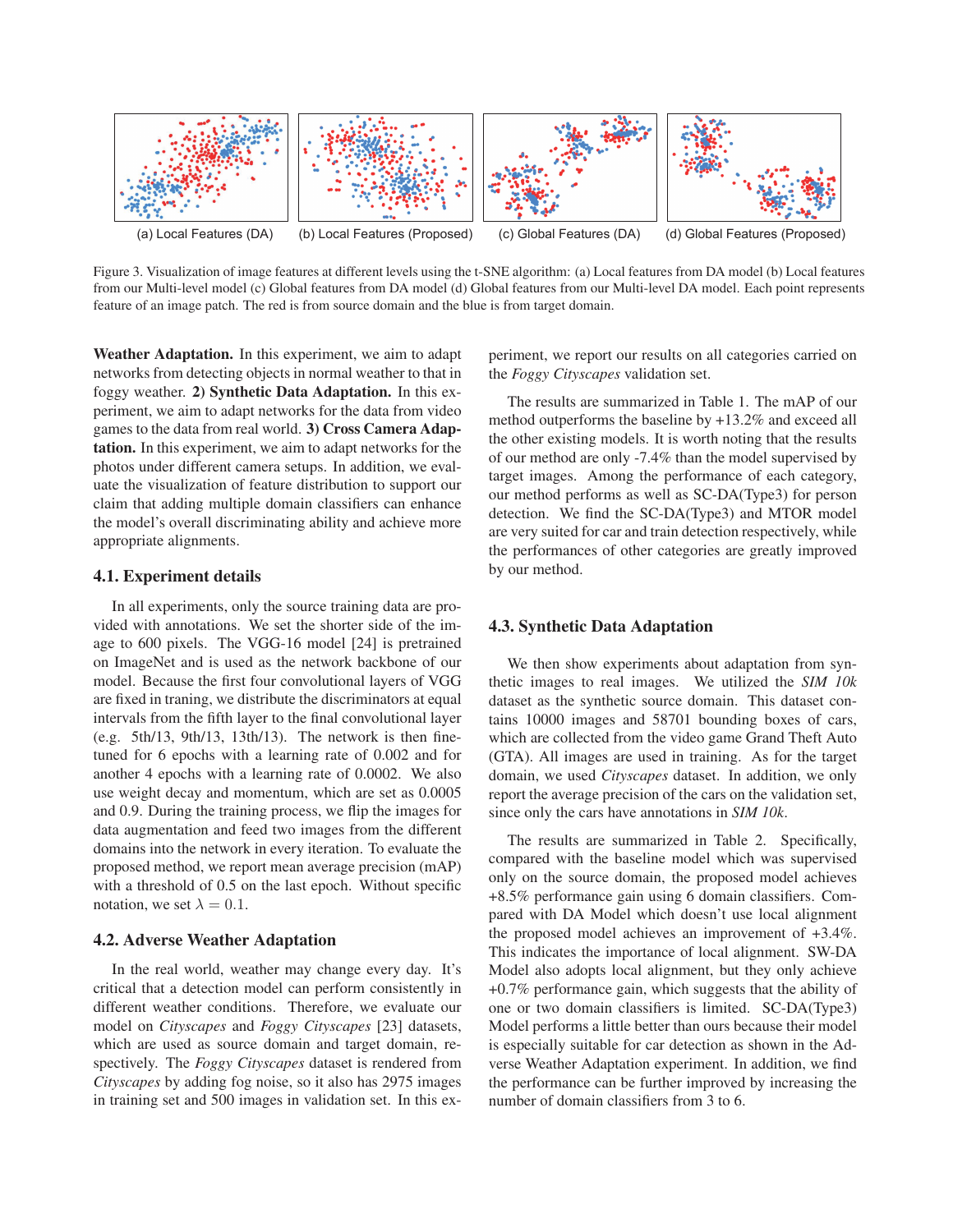| Method              | Backbone  | Person | Rider | Car  | Truck | <b>Bus</b> | Train | Motorcycle | Bicycle | Mean AP     |
|---------------------|-----------|--------|-------|------|-------|------------|-------|------------|---------|-------------|
| Source(Supervised)  | VGG-16    | 24.7   | 31.9  | 33.1 | 11.0  | 26.4       | 9.2   | 18.0       | 27.9    | 22.8        |
| DA Model $*$ [2]    | $VGG-16$  | 25.0   | 31.0  | 40.5 | 22.1  | 35.3       | 20.2  | 20.0       | 27.1    | 27.6        |
| DA Model [2]        | VGG-16    | 29.6   | 38.1  | 43.3 | 20.7  | 31.0       | 21.5  | 24.8       | 32.1    | 30.1        |
| DT Model [11]       | VGG-16    | 25.4   | 39.3  | 42.4 | 24.9  | 40.4       | 23.1  | 25.9       | 30.4    | 31.5        |
| $SC-DA(Type3)$ [29] | VGG-16    | 33.5   | 38.0  | 48.5 | 26.5  | 39.0       | 23.3  | 28.0       | 33.6    | 33.8        |
| $SW-DA$ [21]        | VGG-16    | 29.9   | 42.3  | 43.5 | 24.5  | 36.2       | 32.6  | 30.0       | 35.3    | 34.3        |
| <b>DD-MRL</b> [13]  | $VGG-16$  | 30.8   | 40.5  | 44.3 | 27.2  | 38.4       | 34.5  | 28.4       | 32.2    | 34.6        |
| MTOR <sub>[1]</sub> | Resnet-50 | 30.6   | 41.4  | 44.0 | 21.9  | 38.6       | 40.6  | 28.3       | 35.6    | 35.1        |
| $Proposed(n=4)$     | VGG-16    | 33.2   | 44.2  | 44.8 | 28.2  | 41.8       | 28.7  | 30.5       | 36.5    | <b>36.0</b> |
| Target (Supervised) | VGG-16    | 37.3   | 48.2  | 52.7 | 35.2  | 52.2       | 48.5  | 35.3       | 38.8    | 43.5        |

Table 1. Quantitative results on adaptation from *Cityscapes* to *Foggy Cityscapes*. The results of DA Model<sup>∗</sup> is from its original paper and that of DA Model is implemented using our parameters. MTOR uses Resnet-50 as its backbone, while the others are VGG-16. Proposed(n) indicates that the model uses *n* image domain classifiers.



Figure 4. Visualization of instance (ROI) features using the t-SNE algorithm: (a) Features from the baseline model (supervised learning by data from source domain) (b) Features from the DA model (c) Features from our multi-level DA model. The color of points represents the domain label and each shape indicates a category of this instance, best viewed in color.

| Method                     | G | <b>CTX</b> | L | CarAP |
|----------------------------|---|------------|---|-------|
| Source(Supervised)         |   |            |   | 34.3  |
| DA Model* [2]              |   |            |   | 39.0  |
| DA Model [2]               |   |            |   | 39.4  |
| <b>SW-DA</b> [21]          |   |            |   | 40.1  |
| SW-DA( $\gamma = 3$ ) [21] |   |            |   | 42.3  |
| SC-DA(Type3) [29]          |   |            |   | 43.0  |
| Proposed $(n=3)$           |   |            |   | 42.3  |
| $Proposed(n=4)$            |   |            |   | 42.0  |
| Proposed $(n=5)$           |   |            |   | 42.7  |
| Proposed $(n=6)$           |   |            |   | 42.8  |
| Target(Supervised)         |   |            |   | 62.7  |

Table 2. Results on adaptation from *SIM 10k* to *Cityscapes*. G, I, CTX, L indicate global alignment, instance-stage alignment, context-vector based regularization, and local alignment, respectively. DA Model<sup>∗</sup> is from original paper and DA Model is implemented using our parameters.

#### 4.4. Cross Camera Adaptation

In this experiment, we aim to analyze the adaptation for the images under different camera setups. We utilize the *Cityscapes* dataset as the source domain and *KITTI* dataset as the target domain. The *KITTI* dataset consists of 7481 images, which have original resolution of 1250x375. They are resized so that the shorter length is 600 pixels long. In addition, the *KITTI* dataset is used in both adaptation and evaluation.

We report the mAP of 5 categories with a threshold of 0.5. However, we find the classification standard of categories in two domain datasets is different. So we classify 'Car' and 'Van' as 'Car', 'Person' and 'Person sitting' as 'Person', then we convert 'Tram' to 'Train', 'Cyclist' to 'Rider' in the *KITTI* dataset, which is different from [2].

The results are summarized in Table 3. In our experimental settings, the baseline model already has a good ability for person, rider, and car detection because both the source and target domain datasets are from real world and the domain shift in these three categories is very small. We find the introduction of domain classifier caused a performance drop. However, our method not only reduces the bad influence in car detection but also greatly improve the detections of persons and riders. As for other categories, both DA model and our method perform better than the baseline but ours goes far beyond the other two. The results indicate our method can achieve a better performance when the domain shift is large, and reduce the possible instability caused by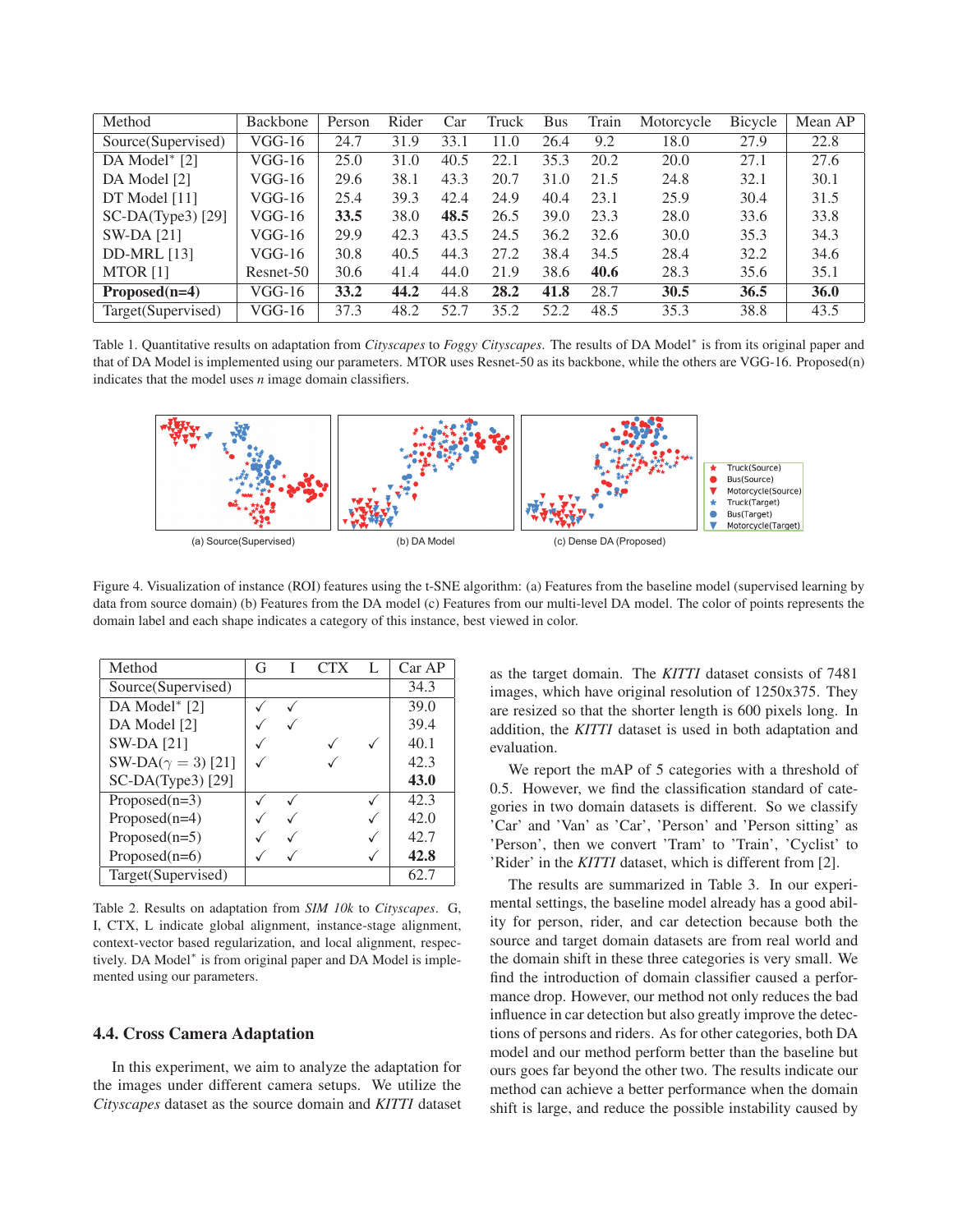

Figure 5. Qualitative results on adaptation from *Cityscapes* to *Foggy Cityscapes* dataset. (a) Raw images in *Cityscapes*, (b) Baseline model (supervised on *Cityscapes*), (c) DA model, (d) Proposed model (n=4). The raw images in *Cityscapes* are for reading only. Boxes with green color mean correct results, red color denotes false positives and yellow color means misclassification.

| Method             | Person | Rider | Car  | Truck | Train | Mean AP |
|--------------------|--------|-------|------|-------|-------|---------|
| Source(Supervised) | 47.8   | 22.0  | 75.2 | 12.4  | 12.6  | 34.0    |
| DA Model [2]       | 40.9   | 16.1  | 70.3 | 23.6  | 21.2  | 34.4    |
| $Proposed(n=4)$    | 53.0   | 24.5  | 72.2 | 28.7  | 25.3  | 40.7    |

Table 3. Quantitative results on adaptation from *Cityscapes* to *KITTI*. Since the detection objects are changed, we only give the results of DA Model which is implemented using our parameters.

domain adaptation when the domain shift is very small.

## 4.5. Analysis

Visualization of image-stage features We visualize the image-stage features using the t-SNE algorithm [16] in Figure 3. All samples are from validation set of *Foggy Cityscapes* dataset. The global features are aligned well in both DA model and the proposed Multi-level DA model. However, the local features between source and target domain are mismatched in DA model. This result confirms the first limitation of DA model in Section 3.2. Our method can align local features more effectively, which benefits from the proposed strategy of multi-level adaptation.

Visualization of instance-stage features We extract the features of several region proposals (before the final classification and regression layer). The t-SNE embedding of these features (from *Foggy Cityscapes* dataset) is shown in Figure 4. Notice the truck (star) and bus (circle) in Figure 4(b). Although the DA model can align the marginal distribution to some extent, the categories are not discriminated well. But our model can align distribution and discriminate categories better. Such improvement explains why our model outperforms the baseline and the DA model.

Qualitative examples of detection results Figure 5 shows some typical detection results. In the first row, the baseline model almost ignored all objects. The DA model successfully detects a car and a bicycle, but it incorrectly classifies the bus as a truck, and has some false positives. Our model correctly detected the bus. In the second row, our model correctly detects more persons and bicycles in fog, even if recognizing them is challenging for humans.

# 5. Conclusion

In this paper, we propose an effective approach for cross-domain object detection. We introduce multiple domain classifiers to enforce multi-level adversarial training to improve the overall feature alignment. The proposed method outperforms the existing methods in several experiments. Moreover, the visualizations of feature distributions prove that our model can get more effective alignment than other models. However, the implementation of adversarial training in our model is based on gradient reversal layers (GRLs), which may cause instability in training. In future work, we plan to further investigate how to improve the accuracy and robustness of our models.

Acknowledgments. This work was supported by National Key R&D Program of China (No. 2018YFC0910- 700), NSFC (81801778, 11831002, 61625201 and 6152- 7804), Beijing Natural Science Foundation (Z180001) and Qualcomm University Research Grant.